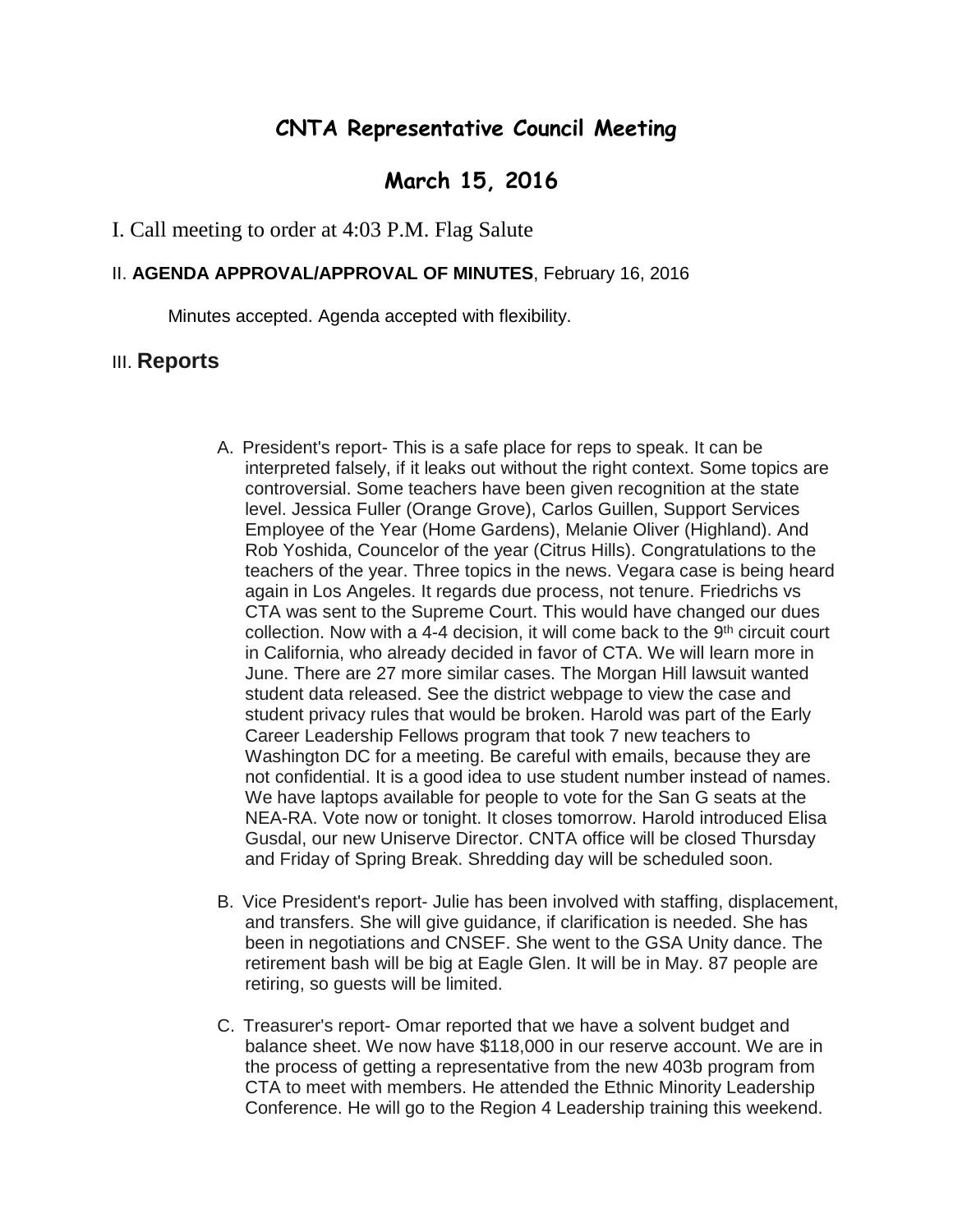He wants to push the budget timeline going, that way we can approve the budget in May before the new school/fiscal year.

#### IV. **Breakout into representative groups**

#### A**.** Directors' reports

Kristi Johnson (Elementary K-3 Director) Grade Span Adjustment Stipend for the class size is for 46 total, not consecutive, days in the semester at the max level. K-3 assessment were questioned. Reader by 9. Discussion about the RSA token. ELA/ELD adoption will be two different publishers, 70% must choose one or the other. Training will be given in the summer.

Jennifer DeVries (Elementary 4-6 Director) She attend the Good Teaching Conference, and enjoyed Rick Morris. ELA/ELD committee chose two publishers to pilot next year. McGraw-Hill for 6 weeks and then Benchmark for 6 weeks. The ELLA test was optional. Some schools are choosing th4e other option. There is a  $6<sup>th</sup>$  grade math online adoption that is being piloted. There is currently nothing for 3-5 grade regarding math.

Monika Openshaw (Intermediate Director) Thank you to Rep Council as she is leaving her position after 4 years. She is working on a summary of the ELA/ELD teams. She attended the CNTA Retired conference and will be giving information to E Board. She went to the last Rick Morris conference. Community Outreach needs help for the Day of the Child event. From breakout: PBIS, CMPL, pay rates, math piloting.

Chris Rodriguez (Secondary Director) 2 school sites involved in bell schedule changes for intervention. Information needs to be disseminated about Special Ed, IEPs.

Betsy Jara (Support Services Director) Continued after school pay issues for IEPs. There are not enough psychologists. Their caseloads are overwhelming. Kids are being transferred without training, updated files, IEPs, being handled in advance. An intake meeting should happen. Support is not there. IEP days at schools may not be enough with just one per month. With caseloads growing this is not enough. Boys Town and progressive discipline are to be teacher based, but without any support.

## V. **New Business Items (NBI's)**

## A. PAC update and report – Loretta

PAC has been meeting, especially working for school board. New treasurer is Jerry Goar. Any new members to the committee are welcome. They met with the incumbent school board members. They are set to meet with the coalition, CSEA, and city workers. Looking for candidate for Trustee Area 5 as Cathy Sciortino is retiring. The area is south Corona down by Tom's Farm. The committee recommends that we early endorse our incumbents after they have been interviewed. Loretta moved that we early endorse Mary Ybarra and Jose Lalas. Martha Santos seconded. Motion carried. 1 no, 3 abstentions.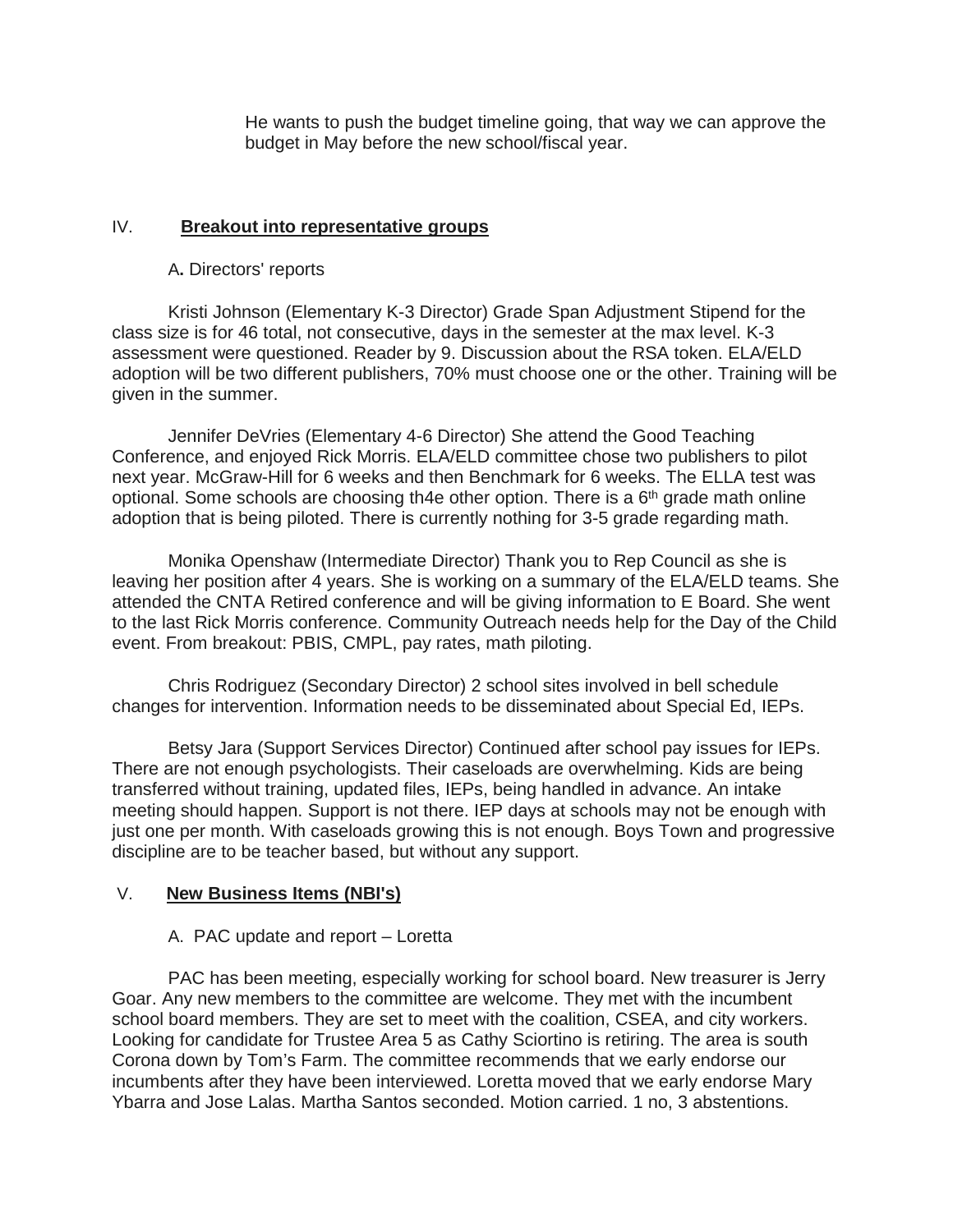#### B. CNTA Election update – Maria

See email for the election results. There is a run off for the fourth seat to the CTA State Council. Harold thanked all those who ran for office. The election cycle has not been certified until everything is finalized.

C. NEA RA election update – Julie

Reps need to keep track of who voted or confirmation for the breakfast contest, over 50% of staff voting.

Vote tonight with the San G election.

D. Negotiations Update – Kristi

The district opened the contract regarding recess duty at elementary. We are looking at Special Ed and getting new language. Salary and benefits, class size, and PLC are being looked at. Stipends will be looked at also. Hopefully tentative contract at April meeting.

E. Seven signatures in seven days Campaign – Harold

Prop 30 from 2012 will be expiring in 2018 for income tax and this year for the sales tax portion. It brought money to education. We are at  $47<sup>th</sup>$  in per pupil spending, and we have the largest class sizes in the nation. We get our funding from sales and income tax, not property tax. The petition is for the fall election to get the proposition on the ballot. It would extend Prop 30 for 12 years. Please get the forms filled out this week and sent back to CNTA office. The deadline is March 22. Each signature page has to be by county. Collector fills out the bottom section, signers must fill out their own information. Petition must include the county. Harold will send out the 10 minute meeting notes tomorrow.

F. Site Rep. Awards. – Julie

Recipients: Eula Brown and Angela Thomas.

G. Consortium for Education Change (CEC) – Harold

District training was two weeks ago. They are researching how teacher voice at the district level drives student success. Phase three schools will start next school year. Pomona and Moreno Valley came to CNUSD to learn more about what is going on here.

#### VI. **Program**

**A.** CNUSD School Board Trustees: Dr. Jose Lalas and Mary Ybarra

See biography handouts of each. They are running for their seats on the school board.